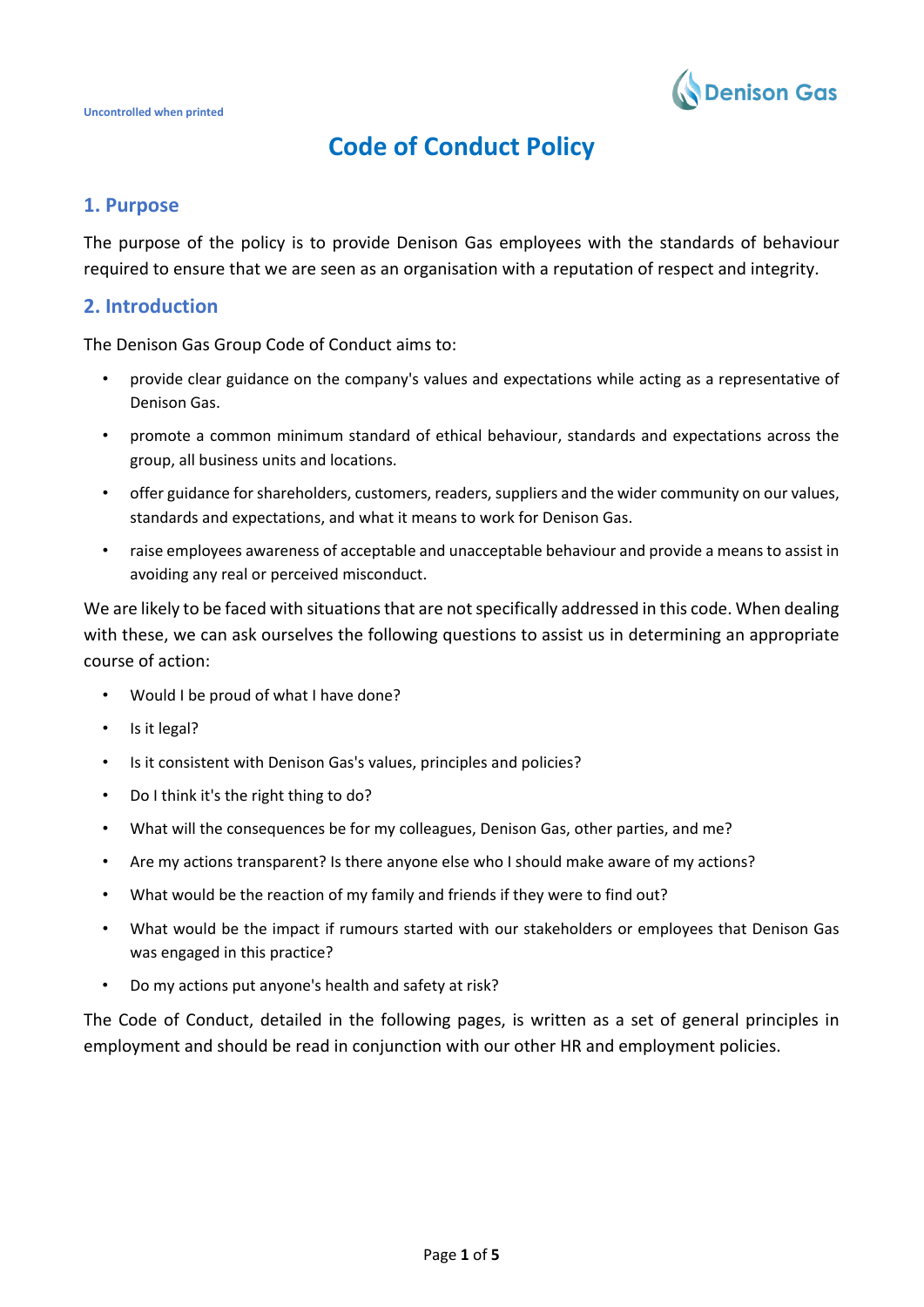

# **3. Business Integrity**

## **3.1 Honesty, Integrity & Fairness**

We endeavour to perform our duties and conduct business in a manner that is honest and of the highest integrity. We strive to maintain our business relationships in a manner which are consistent with principles of respect for others and fairness. We aim to maintain standards that exceed community expectations.

## **3.2 Reporting Concerns**

Denison Gas is committed to fostering an environment where concerns can be reported without fear of punishment. We will treat all reports seriously and will act appropriately and promptly.

## **3.3 Public Comment**

As employees, we will not disclose publicly any information about the company, or make public comment on behalf of Denison Gas, or using Denison Gas facilities or equipment, unless required as part of our normal work or as specifically approved by the CEO.

If the media contacts us we will refer this to the CEO.

## **3.4 Conflict of interest**

We will disclose any real or potential conflicts of interest when dealing with family, friends, or other related parties or entities on behalf of the company. We will make our interests known and seek approval before contracting with any of these parties.

## **3.5 Compliance with and respect for the law**

Denison Gas and its employees respect the law and act accordingly by observing and respecting the relevant laws, customs and business methods in the environment in which the Company operates.

# **4. Professional Practice**

## **4.1 Financial Interests**

Denison Gas employees should avoid taking a specific financial interest, or participating in financial activities and arrangements, that could conflict with their obligations of fairness and integrity to the company or its stakeholders, or that could be perceived to.

## **4.2 Property & Ownership**

We take responsibility for the protection and care of our company assets including:

- Cash, corporate cards and vouchers;
- Plant and equipment eg: cars or machinery;
- Company information;
- Denison Gas products and publications;
- Computers and software;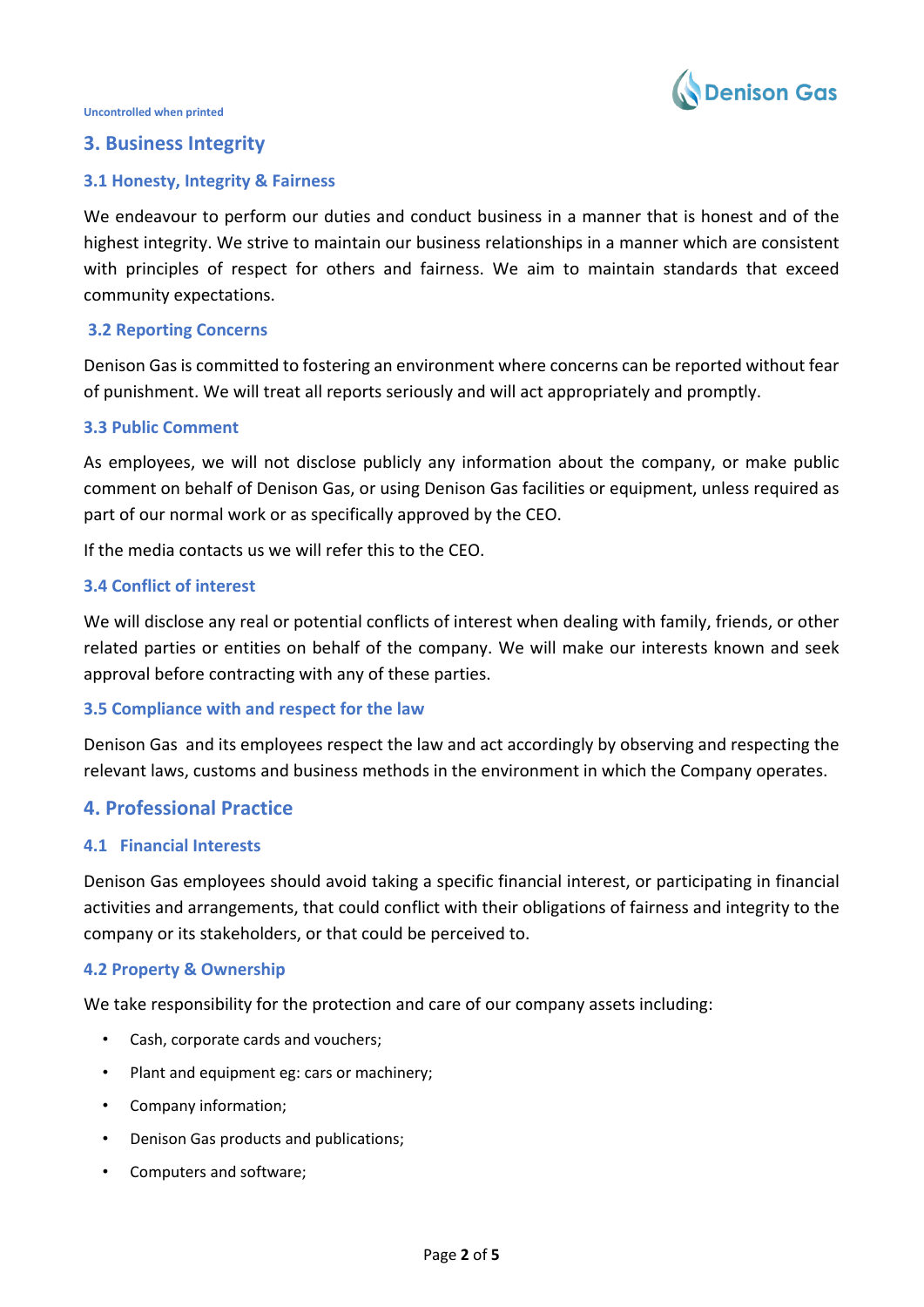

• Intellectual property (eg. Copyright, trademarks, patents, registered designs and the right for the company to have its confidential information kept confidential).

We ensure that our actions in relation to company property are honest at all times. If we believe that theft or damage is taking place in the workplace, we will report it immediately to our manager.

To avoid any misunderstanding of our behaviour we should remember to always:

- Seek permission from a senior manager to take company property from the workplace and ensure its removal is documented and authorised.
- Always use company property for what it was intended and not for personal use unless authorised.
- Never assume that damaged stock or goods is not wanted or not valuable to the company.
- Return all assets when leaving the organisation.

#### **4.3 Privacy & Confidentiality**

We understand that as Denison Gas employees we are placed in a position of trust and are regularly privy to sensitive information. We strive to operate in accordance with the relevant privacy legislation.

We undertake to handle such information in a confidential and sensitive manner and not use this information for personal gain or to share this information either during or after our employment with Denison Gas unless required as part of our normal work.

We will under no circumstances discuss or disclose any confidential Company information. This information includes marketing or strategic plans, pricing, policy, costs and stories. If we are unsure of whether or not a particular piece of information is confidential, we will check with the source.

The Company's records include personal information. Personal information is information or an opinion about an individual whose identity is apparent or can be ascertained from the information or opinion. During the course of its activities, the Company may collect, hold or use personal information about suppliers of goods and services, customers, contractors and prospective and current Denison Gas employees.

We will manage any such personal information in a professional and ethical manner and will not use it for any other purpose or disclosed it outside the Company without the permission of the individual concerned, unless authorised by law.

#### **4.4 Other Employment**

If we wish to work another job whilst with Denison Gas we agree to obtaining written permission from our manager before undertaking such work and any such work must not represent an actual, potential or perceived threat of conflict of interest.

#### **4.5 Personal Advantage**

As Denison Gas employees, we will not abuse any benefit or advantage that is not afforded to the public or part of any company sanctioned benefit. Such advantages include discounts, priority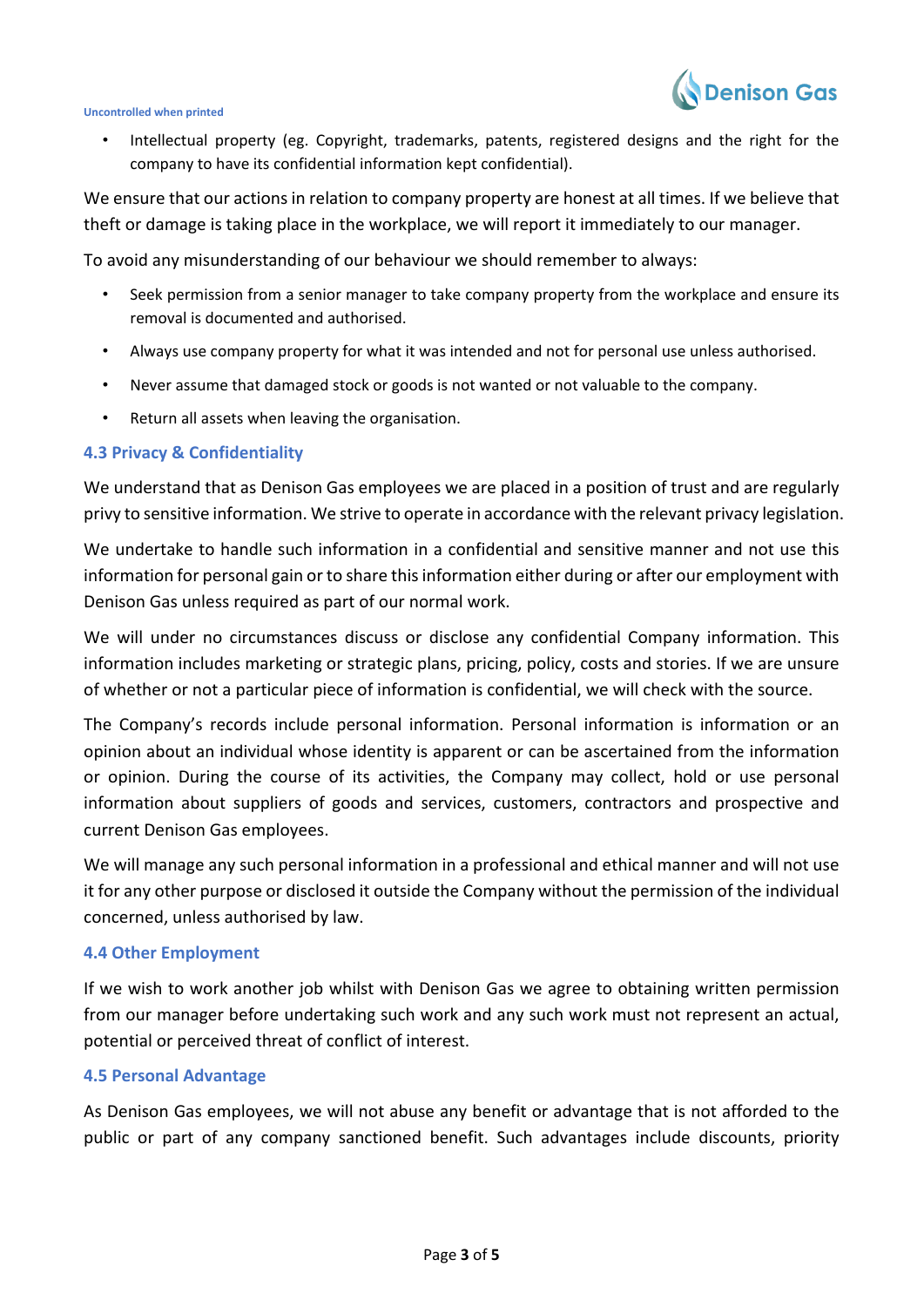

bookings, access to venues, retail or wholesale sales, restaurant bookings, real estate queues and upgrading of goods and services.

#### **4.6 Gifts & Inducements**

We will not accept gifts or inducements, which could impair our judgement or be perceived to be a conflict of interest, bribe or inappropriate gift.

Similarly, we will not offer bribes or inappropriate payments for the purpose of acquiring, retaining, directing business or receiving any kind of special or favoured treatment for the company.

#### **4.7 Recruitment & Selection**

Our commitment to attracting the best talent is reflected in our rigorous recruitment and selection process, which are based on merit. Our recruitment policies and procedures reflect this commitment.

#### **4.8 Company Reporting**

We are committed to producing complete, balanced, timely, accurate and truthful company data, records and reports. We will be transparent and ensure that issues are raised to an appropriate level on a timely basis.

## **5. Health, Safety & Environment**

Denison Gas aims to provide a safe, healthy, injury free and environmentally sustainable business. We aim to carry out our business activities in a manner consistent with applicable health, safety and environmental laws and regulations for the wellbeing of the environment and our employees, contractors, visitors and customers. We will endeavour to be aware of and follow all Health, Safety and Environment policies and procedures.

## **6. Equal Employment Opportunity and Anti-Harassment**

Denison Gas aims to provide a work environment free from unlawful discrimination and harassment in employment related matters. The Company has EEO, Anti-Harassment and Bullying policies and will operate in accordance with related legislation.

## **7. Compliance with Company Policies**

We will comply with all Company policies as amended from time to time.

# **8. Implementation and Compliance with this Code of Conduct**

#### **8.1 Questions**

If we have any questions about a matter or issue, we should consult with any of the following:

- − the CEO
- − the Whistleblower Protection Officer
- − Human Resources.